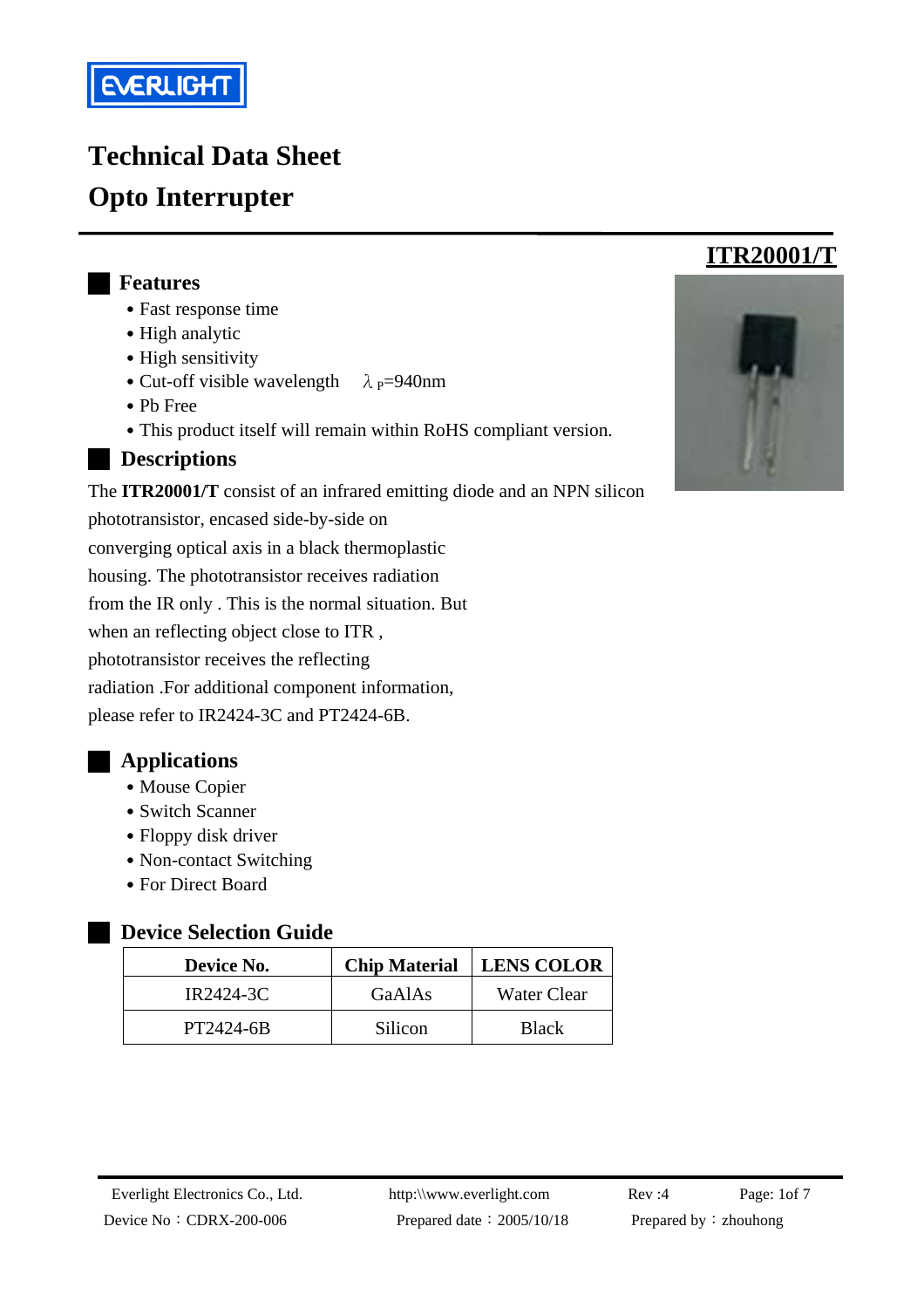

### **Package Dimensions**

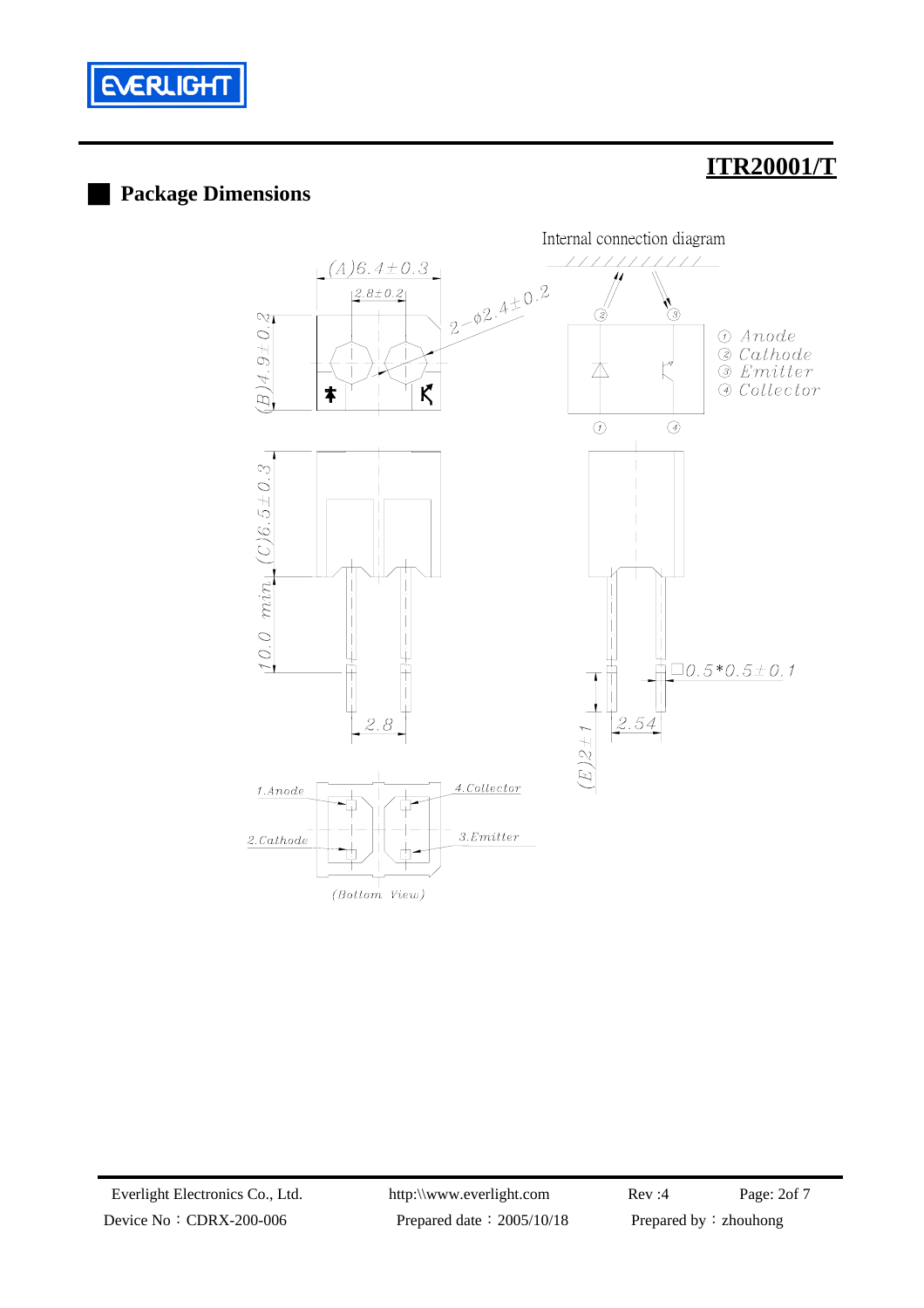

### █ **Absolute Maximum Ratings (Ta=25**℃**)**

|        | Parameter                                                                | Symbol                    | Ratings      | Unit                 |
|--------|--------------------------------------------------------------------------|---------------------------|--------------|----------------------|
| Input  | Power Dissipation at (or below) $25^{\circ}$ Free<br>Air Temperature     | Pd                        | 75           | mW                   |
|        | <b>Reverse Voltage</b>                                                   | $V_R$                     | 5            | V                    |
|        | <b>Forward Current</b>                                                   | $I_F$                     | 50           | mA                   |
|        | Peak Forward Current (*1)<br>Pulse width $\leq 100 \mu$ s, Duty cycle=1% | $I_{FP}$                  | $\mathbf{1}$ | A                    |
| Output | <b>Collector Power Dissipation</b>                                       | $P_{C}$                   | 75           | mW                   |
|        | <b>Collector Current</b>                                                 | $I_{\rm C}$               | 20           | mA                   |
|        | <b>Collector-Emitter Voltage</b>                                         | $B$ $VCEO$                | 30           | V                    |
|        | <b>Emitter-Collector Voltage</b>                                         | $B$ $V_{ECO}$             | 5            | V                    |
|        | <b>Operating Temperature</b>                                             | Topr                      | $-25 - +85$  | $\int_{0}^{\infty}$  |
|        | <b>Storage Temperature</b>                                               | $-40$ ~+85<br><b>Tstg</b> |              | $\mathrm{C}^{\circ}$ |
|        | Lead Soldering Temperature (*2)<br>$(1/16$ inch form body for 5 seconds) | <b>Tsol</b><br>260        |              | $\gamma$             |

(\*1) tw=100  $\mu$  sec., T=10 msec. (\*2) t=5 Sec

█ **Electro-Optical Characteristics (Ta=25**℃**)** 

| Parameter                |                                  | Symbol            | Min. | Typ. | Max. | Unit    | Condition                                                                |  |
|--------------------------|----------------------------------|-------------------|------|------|------|---------|--------------------------------------------------------------------------|--|
| Input                    | <b>Forward Voltage</b>           | $V_{F1}$          |      | 1.2  | 1.5  |         | $I_F=20mA$                                                               |  |
|                          |                                  | $V_{F2}$          |      | 1.4  | 1.8  | $\vee$  | $I_F = 100 \text{mA}, \text{tp} = 100 \mu \text{ s}, \text{tp/T} = 0.01$ |  |
|                          |                                  | $V_{F3}$          |      | 2.6  | 4.0  |         | $I_F = 1A$ , tp=100 $\mu$ s, tp/T=0.01                                   |  |
|                          | <b>Reverse Current</b>           | $I_R$             |      |      | 10   | $\mu$ A | $V_R = 5V$                                                               |  |
|                          | Peak Wavelength                  | $\lambda_{\rm P}$ |      | 940  | -    | nm      | $I_F = 20mA$                                                             |  |
|                          | View Angle                       | $2 \theta 1/2$    |      | 35   |      | Deg     | $I_F = 20mA$                                                             |  |
| Output                   | <b>Dark Current</b>              | I <sub>CEO</sub>  |      |      | 100  | nA      | $V_{CF}$ =5V, Ee=0mW/cm <sup>2</sup>                                     |  |
|                          | <b>C-E Saturation</b><br>Voltage | $V_{CE(sat)}$     |      |      | 0.4  | V       | $I_{C} = 0.04 \text{mA}$ , $I_{F} = 40 \text{mA}$                        |  |
| Collector Current $(*3)$ |                                  | $I_{C(ON)}$       | 200  |      | -    | $\mu$ A |                                                                          |  |
|                          |                                  | $I_{C(OFF)}$      |      |      | 2    | $\mu$ A | $V_{CF} = 5V I_F = 20mA$                                                 |  |
| Response                 | <b>Rise Time</b>                 | $t_{\mathsf{R}}$  |      | 25   | -    | $\mu$ S | $V_{CE}$ =5V,l <sub>C</sub> =100 $\mu$ A                                 |  |
| Time                     | <b>Fall Time</b>                 | $t_{\text{F}}$    |      | 25   |      | $\mu$ S | $R_1 = 100 \Omega$                                                       |  |

 $(*3)$  IC(on) at the testing condition—-with reflector in 5mm away,

IC(off)at the testing condition—-without reflector and external light less than 10 Lux at the module surface.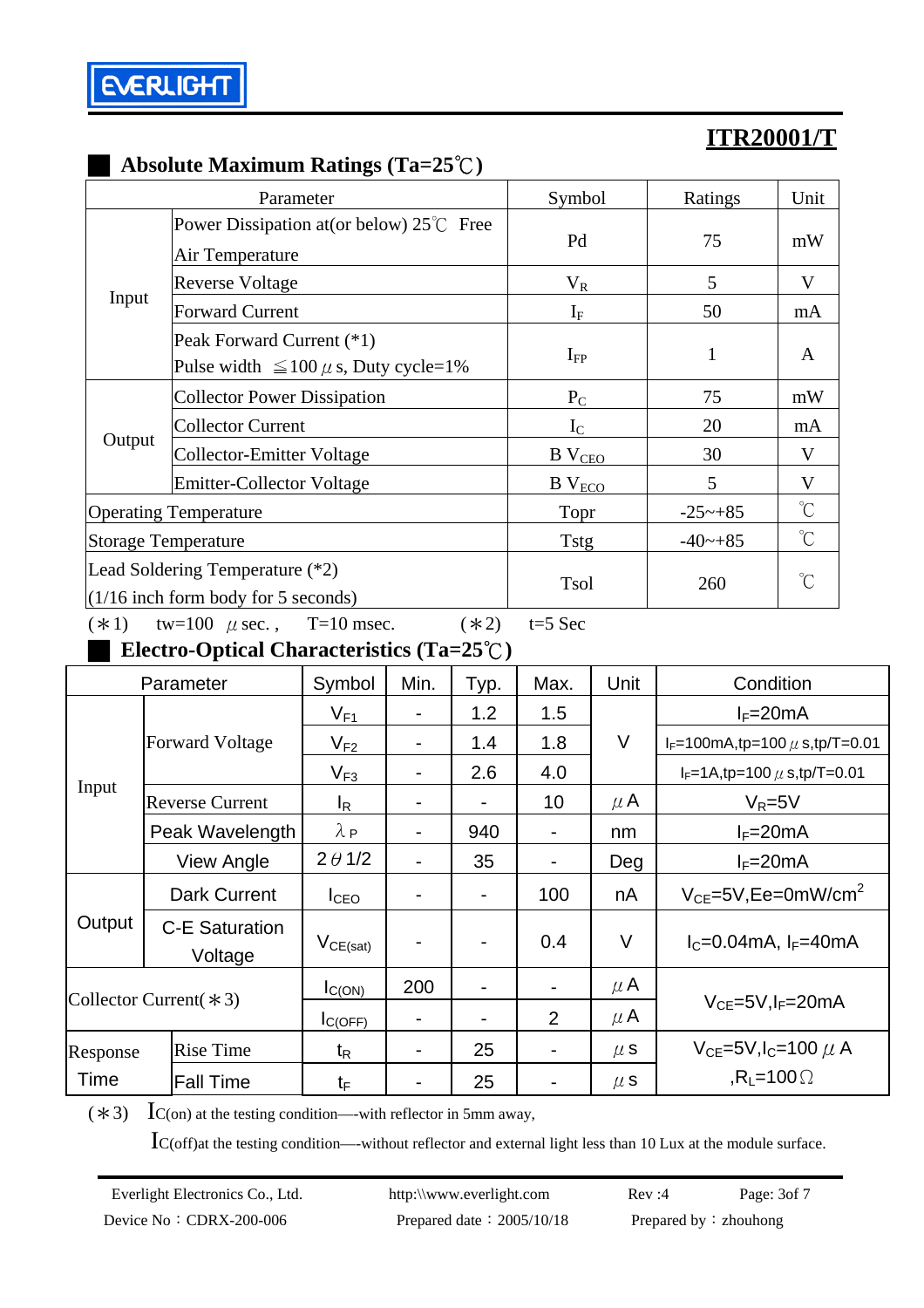





█ **Typical Electrical/Optical/Characteristics Curves for IR**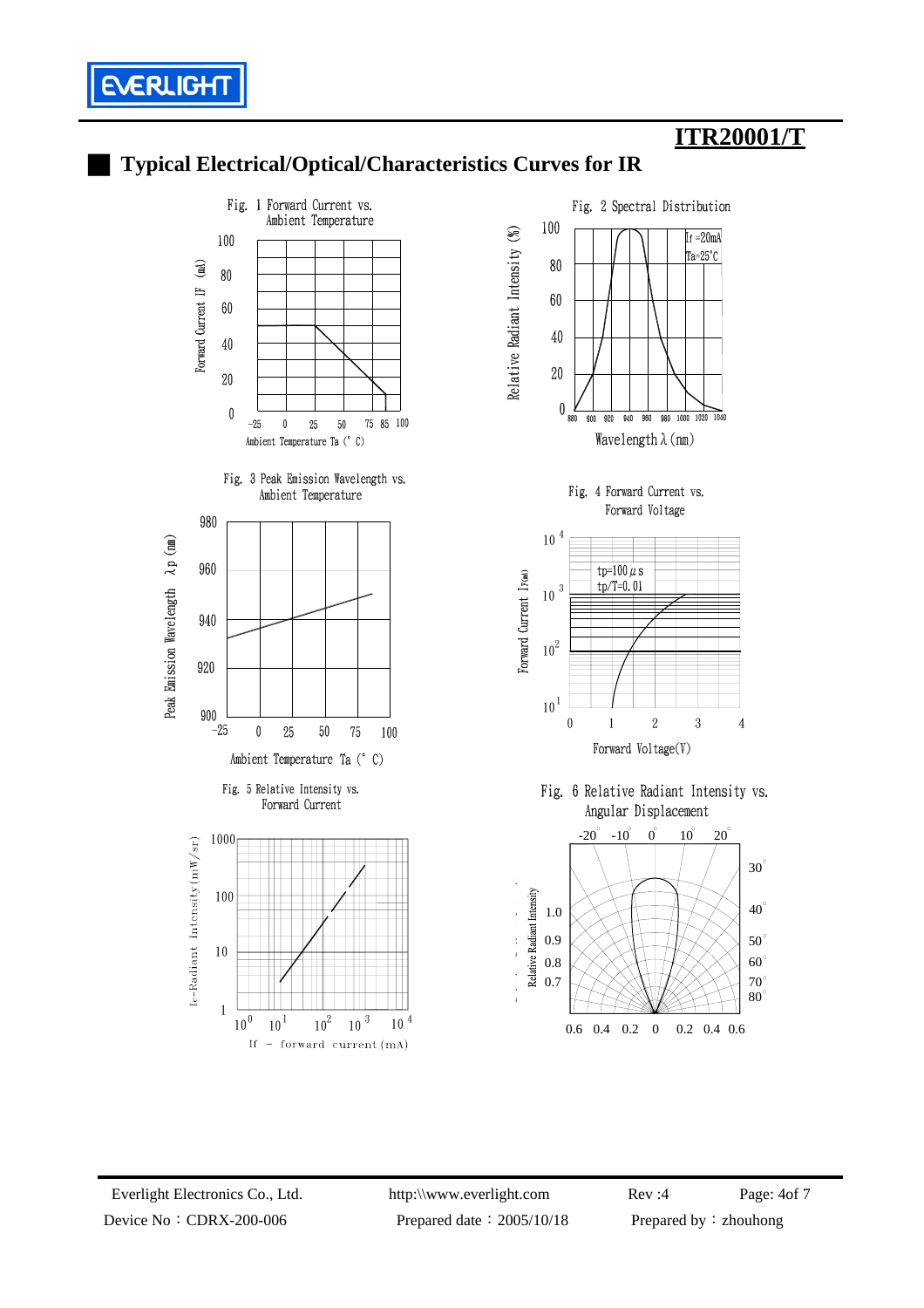

### █ **Typical Electrical/Optical/Characteristics Curves for PT**



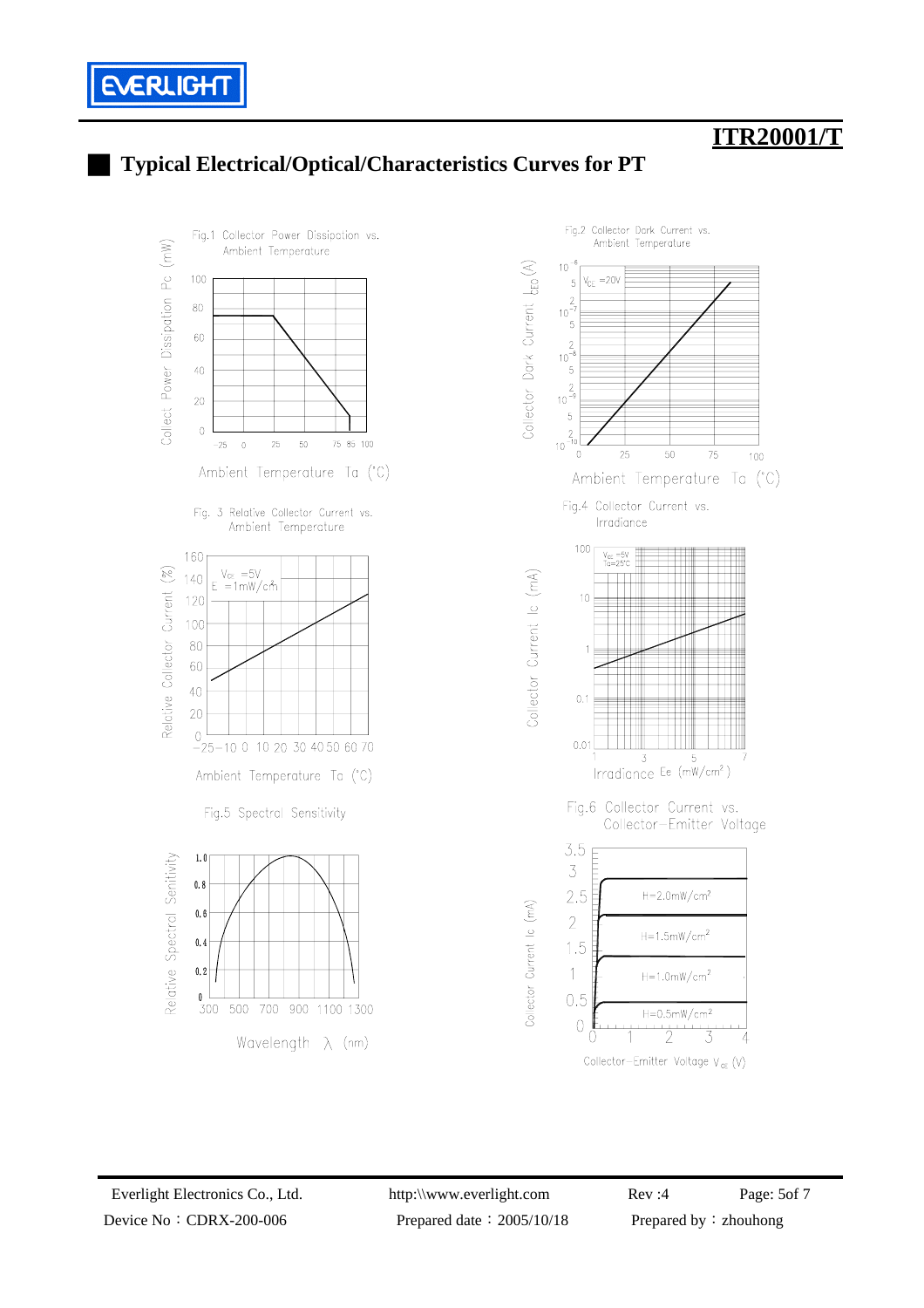

#### █ **Reliability Test Item And Condition**

The reliability of products shall be satisfied with items listed below.

Confidence level: 90%

LTPD:10%

| NO.            | <b>Item</b>                                       | <b>Test Condition</b>                                                   | <b>Test</b><br>Hours/<br><b>Cycle</b> | <b>Sample</b><br><b>Size</b> | <b>Failure</b><br><b>Judgement</b><br><b>Criteria</b> | Ac/Re |
|----------------|---------------------------------------------------|-------------------------------------------------------------------------|---------------------------------------|------------------------------|-------------------------------------------------------|-------|
| 1              | <b>Solder Heat</b>                                | TEMP: 260 $\degree$ C ± 5 $\degree$ C                                   | 10 sec                                | 22 PCs                       |                                                       | 0/1   |
| $\overline{2}$ | <b>Temperature Cycle</b>                          | $H: +100^{\circ}$ C<br>15 mins<br>5 min<br>$L: -40^{\circ}$ C<br>15 min | 300<br>cycle                          |                              | 22 PCs $ lc(on) \leq L \times 0.8$                    | 0/1   |
| $\mathbf{3}$   | <b>Thermal Shock</b>                              | $H: +100^{\circ}$ C<br>5 min<br>10 sec<br>$L: -10^{\circ}C$<br>5 min    | 300<br>cycle                          | 22 PCs                       | L:Lower<br>specification<br>limit                     | 0/1   |
| 4              | <b>High Temperature</b><br><b>Storage</b>         | TEMP.: +100°C                                                           | 1000<br>hrs                           | 22 PCs                       |                                                       | 0/1   |
| 5              | <b>Low Temperature</b><br><b>Storage</b>          | TEMP.: -40℃                                                             | 1000<br>hrs                           | 22 PCs                       |                                                       | 0/1   |
| 6              | <b>DC Operating Life</b>                          | $VCE=5V$<br>$I_F = 20mA$                                                | 1000<br>hrs                           | 22 PCs                       |                                                       | 0/1   |
| $\overline{7}$ | <b>High Temperature /</b><br><b>High Humidity</b> | 85℃ / 85% R.H.                                                          | 1000<br>hrs                           | 22 PCs                       |                                                       | 0/1   |